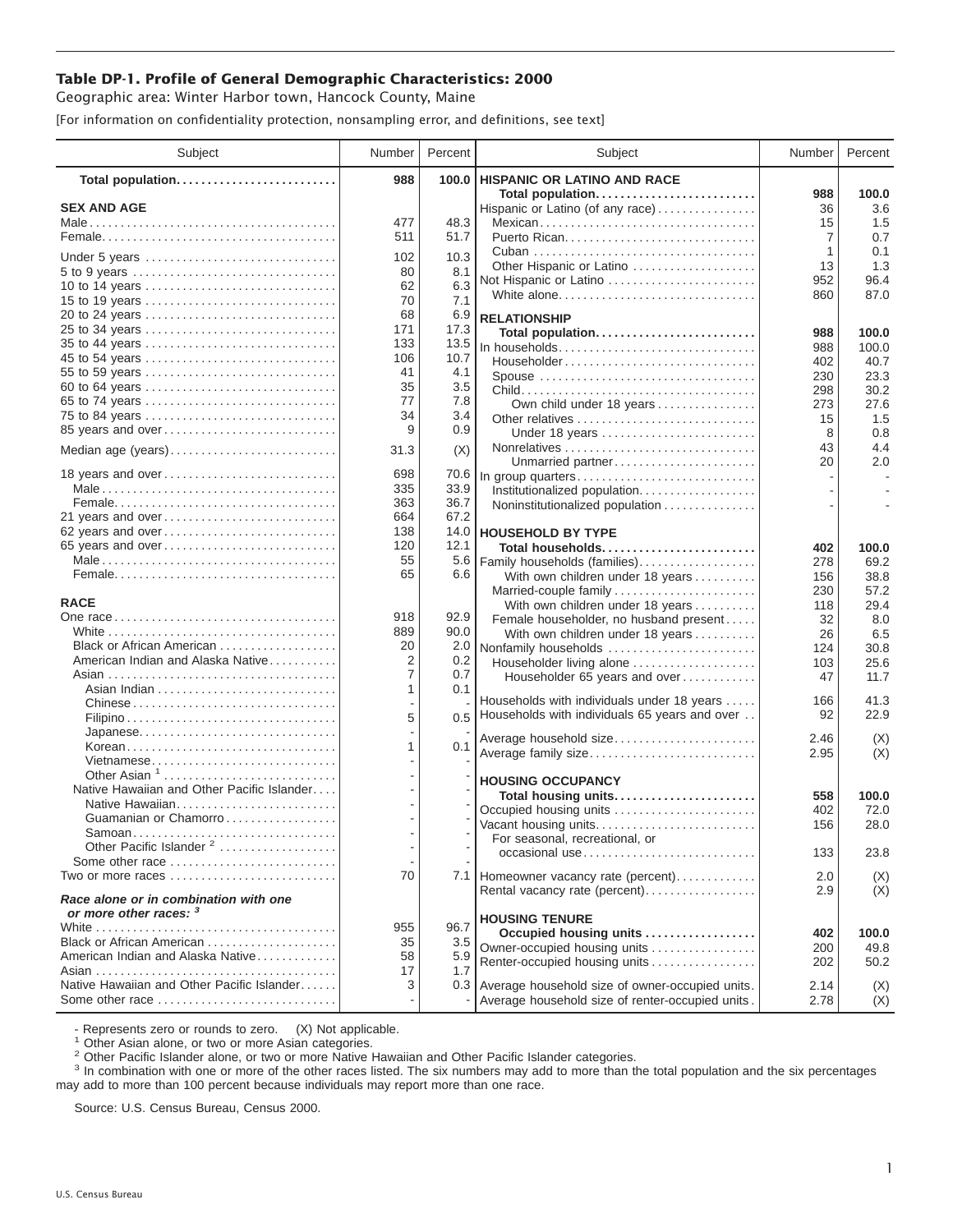## **Table DP-2. Profile of Selected Social Characteristics: 2000**

Geographic area: Winter Harbor town, Hancock County, Maine

[Data based on a sample. For information on confidentiality protection, sampling error, nonsampling error, and definitions, see text]

| Subject                                                   | Number     | Percent      | Subject                                 | Number         | Percent |
|-----------------------------------------------------------|------------|--------------|-----------------------------------------|----------------|---------|
| <b>SCHOOL ENROLLMENT</b>                                  |            |              | <b>NATIVITY AND PLACE OF BIRTH</b>      |                |         |
| Population 3 years and over                               |            |              | Total population                        | 952            | 100.0   |
| enrolled in school                                        | 234        |              |                                         | 936            | 98.3    |
| Nursery school, preschool                                 | 16         | 6.8          | Born in United States                   | 910            | 95.6    |
| Kindergarten                                              | 11         | 4.7          | State of residence                      | 449            | 47.2    |
| Elementary school (grades 1-8)                            | 98         | 41.9         | Different state                         | 461            | 48.4    |
|                                                           | 59         | 25.2         | Born outside United States              | 26             | 2.7     |
| College or graduate school                                | 50         | 21.4         | Foreign born                            | 16             | 1.7     |
|                                                           |            |              | Entered 1990 to March 2000              | 5              | 0.5     |
| <b>EDUCATIONAL ATTAINMENT</b>                             |            |              | Naturalized citizen                     | $\overline{4}$ | 0.4     |
| Population 25 years and over<br>Less than 9th grade       | 649        | 100.0        |                                         | 12             | 1.3     |
| 9th to 12th grade, no diploma                             | 41         | 6.3          | <b>REGION OF BIRTH OF FOREIGN BORN</b>  |                |         |
| High school graduate (includes equivalency)               | 286        | 44.1         | Total (excluding born at sea)           | 16             | 100.0   |
| Some college, no degree                                   | 195        | 30.0         |                                         | 6              | 37.5    |
| Associate degree                                          | 47         | 7.2          |                                         | 7              | 43.8    |
| Bachelor's degree                                         | 62         | 9.6          |                                         |                |         |
| Graduate or professional degree                           | 18         | 2.8          |                                         |                |         |
|                                                           |            |              |                                         |                |         |
| Percent high school graduate or higher                    | 93.7       | (X)          | Northern America                        | 3              | 18.8    |
| Percent bachelor's degree or higher                       | 12.3       | (X)          | <b>LANGUAGE SPOKEN AT HOME</b>          |                |         |
| <b>MARITAL STATUS</b>                                     |            |              | Population 5 years and over             | 876            | 100.0   |
| Population 15 years and over                              | 762        | 100.0        | English only                            | 824            | 94.1    |
| Never married                                             | 147        | 19.3         | Language other than English             | 52             | 5.9     |
| Now married, except separated                             | 456        | 59.8         | Speak English less than "very well"     | 23             | 2.6     |
|                                                           | 10         | 1.3          | Spanish                                 | 24             | 2.7     |
|                                                           | 70         | 9.2          | Speak English less than "very well"     | 10             | 1.1     |
|                                                           | 45         | 5.9          | Other Indo-European languages           | 18             | 2.1     |
|                                                           | 79         | 10.4         | Speak English less than "very well"     | 3              | 0.3     |
|                                                           | 46         | 6.0          | Asian and Pacific Island languages      | 10             | 1.1     |
|                                                           |            |              | Speak English less than "very well"     | 10             | 1.1     |
| <b>GRANDPARENTS AS CAREGIVERS</b>                         |            |              | <b>ANCESTRY</b> (single or multiple)    |                |         |
| Grandparent living in household with                      |            |              | Total population                        | 952            | 100.0   |
| one or more own grandchildren under                       | 4          | 100.0        | Total ancestries reported               | 1,073          | 112.7   |
| Grandparent responsible for grandchildren                 |            |              |                                         |                |         |
|                                                           |            |              |                                         | 4              | 0.4     |
| <b>VETERAN STATUS</b>                                     |            |              |                                         | 6              | 0.6     |
| Civilian population 18 years and over                     | 639        | 100.0        |                                         | $\overline{4}$ | 0.4     |
| Civilian veterans                                         | 163        | 25.5         |                                         | 214            | 22.5    |
|                                                           |            |              | French (except Basque) <sup>1</sup>     | 62             | 6.5     |
| <b>DISABILITY STATUS OF THE CIVILIAN</b>                  |            |              | French Canadian <sup>1</sup>            | 28             | 2.9     |
| NONINSTITUTIONALIZED POPULATION                           |            |              |                                         | 129            | 13.6    |
| Population 5 to 20 years                                  | 189        | 100.0        |                                         | 3              | 0.3     |
| With a disability                                         | 22         | 11.6         |                                         | 140            | 14.7    |
| Population 21 to 64 years                                 | 465        | 100.0        |                                         | 31             | 3.3     |
| With a disability                                         | 76         | 16.3         |                                         |                |         |
|                                                           | 59.2       | (X)          | Norwegian                               | 8              | 0.8     |
| No disability                                             | 389        | 83.7         |                                         | 27             | 2.8     |
| Percent employed                                          | 85.9       | (X)          |                                         | 2              | 0.2     |
| Population 65 years and over                              | 148        | 100.0        |                                         |                |         |
| With a disability                                         | 65         | 43.9         | Scotch-Irish                            | 33             | 3.5     |
|                                                           |            |              |                                         | 40             | 4.2     |
| <b>RESIDENCE IN 1995</b>                                  |            |              |                                         |                |         |
| Population 5 years and over                               | 876        | 100.0        | Subsaharan African                      |                |         |
| Same house in 1995<br>Different house in the U.S. in 1995 | 427        | 48.7         |                                         | 20             | 2.1     |
| Same county                                               | 394<br>125 | 45.0<br>14.3 |                                         |                |         |
| Different county                                          | 269        | 30.7         | United States or American               | 159            | 16.7    |
| Same state                                                | 67         | 7.6          |                                         |                |         |
| Different state                                           | 202        | 23.1         | West Indian (excluding Hispanic groups) |                |         |
|                                                           | 55         |              | 6.3 Other ancestries                    | 163            | 17.1    |
|                                                           |            |              |                                         |                |         |

-Represents zero or rounds to zero. (X) Not applicable. 1 The data represent a combination of two ancestries shown separately in Summary File 3. Czech includes Czechoslovakian. French includes Alsatian. French Canadian includes Acadian/Cajun. Irish includes Celtic.

Source: U.S. Bureau of the Census, Census 2000.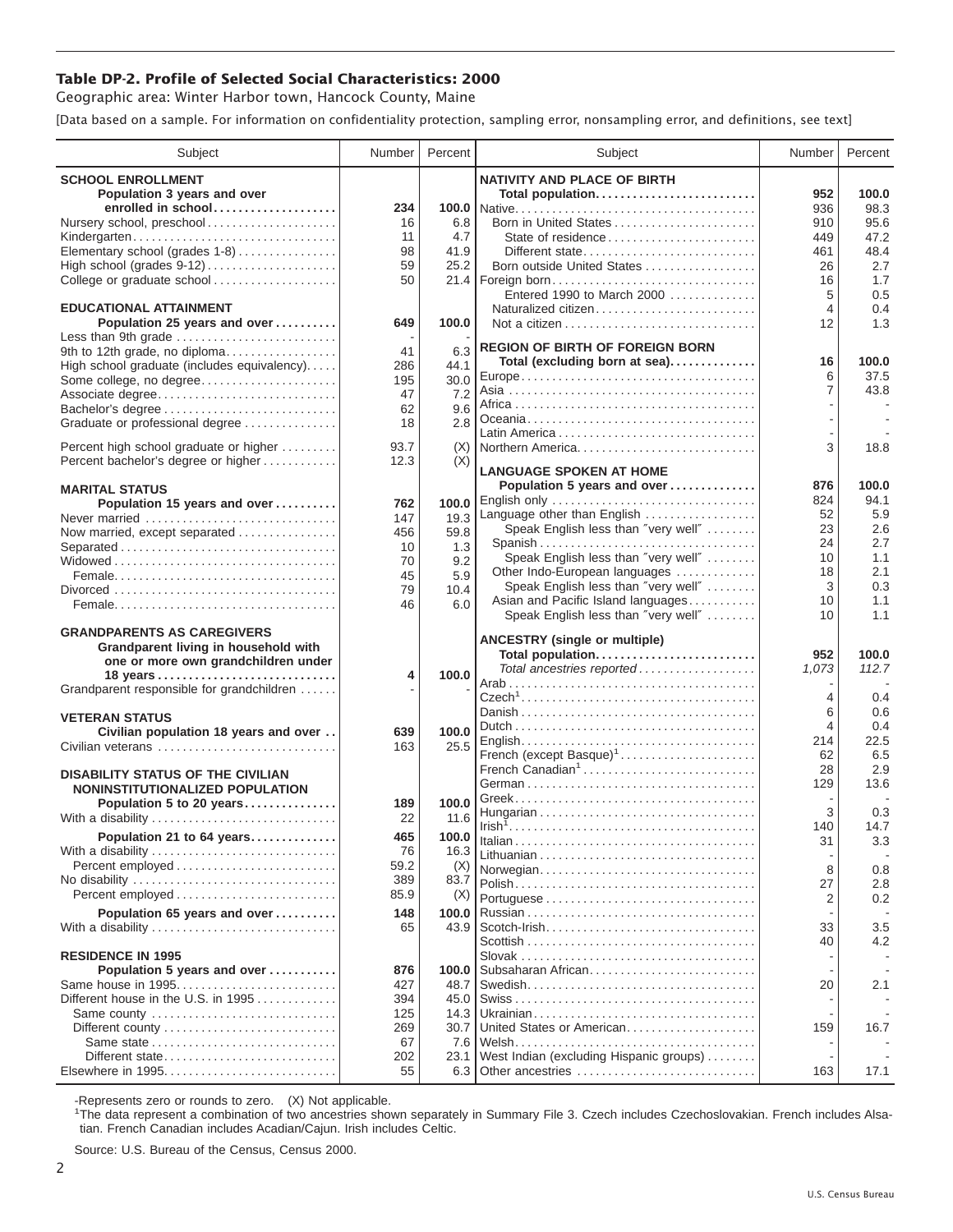## **Table DP-3. Profile of Selected Economic Characteristics: 2000**

Geographic area: Winter Harbor town, Hancock County, Maine [Data based on a sample. For information on confidentiality protection, sampling error, nonsampling error, and definitions, see text]

| Subject                                                       | Number         | Percent     | Subject                                                                                                                     | Number           | Percent     |
|---------------------------------------------------------------|----------------|-------------|-----------------------------------------------------------------------------------------------------------------------------|------------------|-------------|
| <b>EMPLOYMENT STATUS</b>                                      |                |             | <b>INCOME IN 1999</b>                                                                                                       |                  |             |
| Population 16 years and over                                  | 749            | 100.0       | Households                                                                                                                  | 426              | 100.0       |
| In labor force                                                | 507            | 67.7        |                                                                                                                             | 41               | 9.6         |
| Civilian labor force                                          | 433            |             |                                                                                                                             | 47               | 11.0        |
| Employed                                                      | 419            |             |                                                                                                                             | 102              | 23.9        |
|                                                               | 14             |             |                                                                                                                             | 74               | 17.4        |
| Percent of civilian labor force                               | 3.2            | (X)         | $\frac{1}{2}$ \$35,000 to \$49,999                                                                                          | 93               | 21.8        |
|                                                               | 74             |             |                                                                                                                             | 39               | 9.2         |
| Not in labor force                                            | 242            |             | $32.3$ \\ \$75,000 to \$99,999                                                                                              | 17               | 4.0         |
| Females 16 years and over                                     | 387            | 100.0       |                                                                                                                             | 11               | 2.6         |
|                                                               |                | 61.2        |                                                                                                                             | 2                | 0.5         |
| In labor force<br>Civilian labor force                        | 237<br>224     | 57.9        | \$200,000 or more                                                                                                           |                  |             |
| Employed                                                      | 215            | 55.6        | Median household income (dollars)                                                                                           | 28,571           | (X)         |
|                                                               |                |             |                                                                                                                             |                  |             |
| Own children under 6 years                                    | 86             | 100.0       | With earnings                                                                                                               | 343              | 80.5        |
| All parents in family in labor force                          | 74             | 86.0        | Mean earnings $(dollars)1$                                                                                                  | 31,997           | (X)         |
| <b>COMMUTING TO WORK</b>                                      |                |             | With Social Security income                                                                                                 | 142              | 33.3        |
| Workers 16 years and over                                     | 484            |             | Mean Social Security income $(dollars)^1$                                                                                   | 9,128            | (X)         |
| Car, truck, or van - - drove alone                            | 378            | 78.1        | 100.0 With Supplemental Security Income                                                                                     | 13               | 3.1         |
| Car, truck, or van - - carpooled                              | 53             | 11.0        | Mean Supplemental Security Income<br>$\text{(dollars)}^1 \dots \dots \dots \dots \dots \dots \dots \dots \dots \dots \dots$ |                  |             |
| Public transportation (including taxicab)                     |                |             |                                                                                                                             | 3,592            | (X)<br>4.7  |
|                                                               | 14             | 2.9         | With public assistance income                                                                                               | 20               |             |
| Other means                                                   | 3              |             | Mean public assistance income $(dollars)1 \ldots$ .<br>0.6 With retirement income                                           | 630              | (X)<br>22.5 |
| Worked at home                                                | 36             | 7.4         | Mean retirement income (dollars) <sup>1</sup>                                                                               | 96<br>12,935     | (X)         |
| Mean travel time to work $(minutes)^1$                        | 21.7           | (X)         |                                                                                                                             |                  |             |
|                                                               |                |             | Families                                                                                                                    | 274              | 100.0       |
| <b>Employed civilian population</b>                           |                |             | Less than \$10,000                                                                                                          | 11               | 4.0         |
| 16 years and over                                             | 419            |             |                                                                                                                             | 11               | 4.0         |
| <b>OCCUPATION</b>                                             |                |             | \$15,000 to \$24,999                                                                                                        | 72               | 26.3        |
| Management, professional, and related                         |                |             | \$25,000 to \$34,999                                                                                                        | 52               | 19.0        |
|                                                               | 107            |             | $25.5$ \\$35,000 to \$49,999                                                                                                | 72               | 26.3        |
| Service occupations                                           | 76             |             |                                                                                                                             | 35               | 12.8        |
| Sales and office occupations                                  | 92             |             |                                                                                                                             | 12               | 4.4         |
| Farming, fishing, and forestry occupations                    | 32             |             |                                                                                                                             | 9                | 3.3         |
| Construction, extraction, and maintenance                     |                |             | \$150,000 to \$199,999                                                                                                      |                  |             |
| occupations                                                   | 54             |             | 12.9 \$200,000 or more                                                                                                      |                  |             |
| Production, transportation, and material moving               |                |             | Median family income (dollars)                                                                                              | 32,750           | (X)         |
|                                                               | 58             | 13.8        |                                                                                                                             |                  |             |
|                                                               |                |             | Per capita income (dollars) <sup>1</sup>                                                                                    | 15,438           | (X)         |
| <b>INDUSTRY</b>                                               |                |             | Median earnings (dollars):                                                                                                  |                  |             |
| Agriculture, forestry, fishing and hunting,                   |                |             | Male full-time, year-round workers                                                                                          | 24,063<br>17,448 | (X)<br>(X)  |
|                                                               | 38             | 9.1         | Female full-time, year-round workers                                                                                        |                  |             |
|                                                               | 47             | 11.2        |                                                                                                                             | Number           | Percent     |
| Manufacturing                                                 | 50             | 11.9<br>3.1 |                                                                                                                             | below            | below       |
| Wholesale trade                                               | 13<br>54       | 12.9        |                                                                                                                             | poverty          | poverty     |
| Retail trade<br>Transportation and warehousing, and utilities | 12             | 2.9         | Subject                                                                                                                     | level l          | level       |
|                                                               | $\overline{7}$ | 1.7         |                                                                                                                             |                  |             |
| Finance, insurance, real estate, and rental and               |                |             |                                                                                                                             |                  |             |
|                                                               | 2              | 0.5         | <b>POVERTY STATUS IN 1999</b>                                                                                               |                  |             |
| Professional, scientific, management, adminis-                |                |             | Families                                                                                                                    | 15               | $5.5\,$     |
| trative, and waste management services                        | 11             | 2.6         | With related children under 18 years                                                                                        | 10               | 7.3         |
| Educational, health and social services                       | 74             | 17.7        | With related children under 5 years                                                                                         | 4                | 6.8         |
| Arts, entertainment, recreation, accommodation                |                |             | Families with female householder, no                                                                                        |                  |             |
| and food services                                             | 34             | 8.1         | husband present                                                                                                             | 2                | 5.7         |
| Other services (except public administration)                 | 31             |             | 7.4 With related children under 18 years                                                                                    | 2                | 6.3         |
| Public administration                                         | 46             | 11.0        | With related children under 5 years                                                                                         |                  |             |
|                                                               |                |             |                                                                                                                             |                  |             |
| <b>CLASS OF WORKER</b>                                        |                |             | Individuals                                                                                                                 | 104              | 11.0        |
| Private wage and salary workers                               | 249            |             | 59.4 18 years and over                                                                                                      | 77               | 10.8        |
| Government workers                                            | 95             | 22.7        | 65 years and over                                                                                                           | 9                | 6.1         |
| Self-employed workers in own not incorporated                 |                |             | Related children under 18 years                                                                                             | 24               | 10.3        |
|                                                               | 75             | 17.9        | Related children 5 to 17 years                                                                                              | 7                | 4.5         |
| Unpaid family workers                                         |                |             | Unrelated individuals 15 years and over                                                                                     | 53               | 27.3        |

-Represents zero or rounds to zero. (X) Not applicable.

<sup>1</sup>If the denominator of a mean value or per capita value is less than 30, then that value is calculated using a rounded aggregate in the numerator. See text.

Source: U.S. Bureau of the Census, Census 2000.